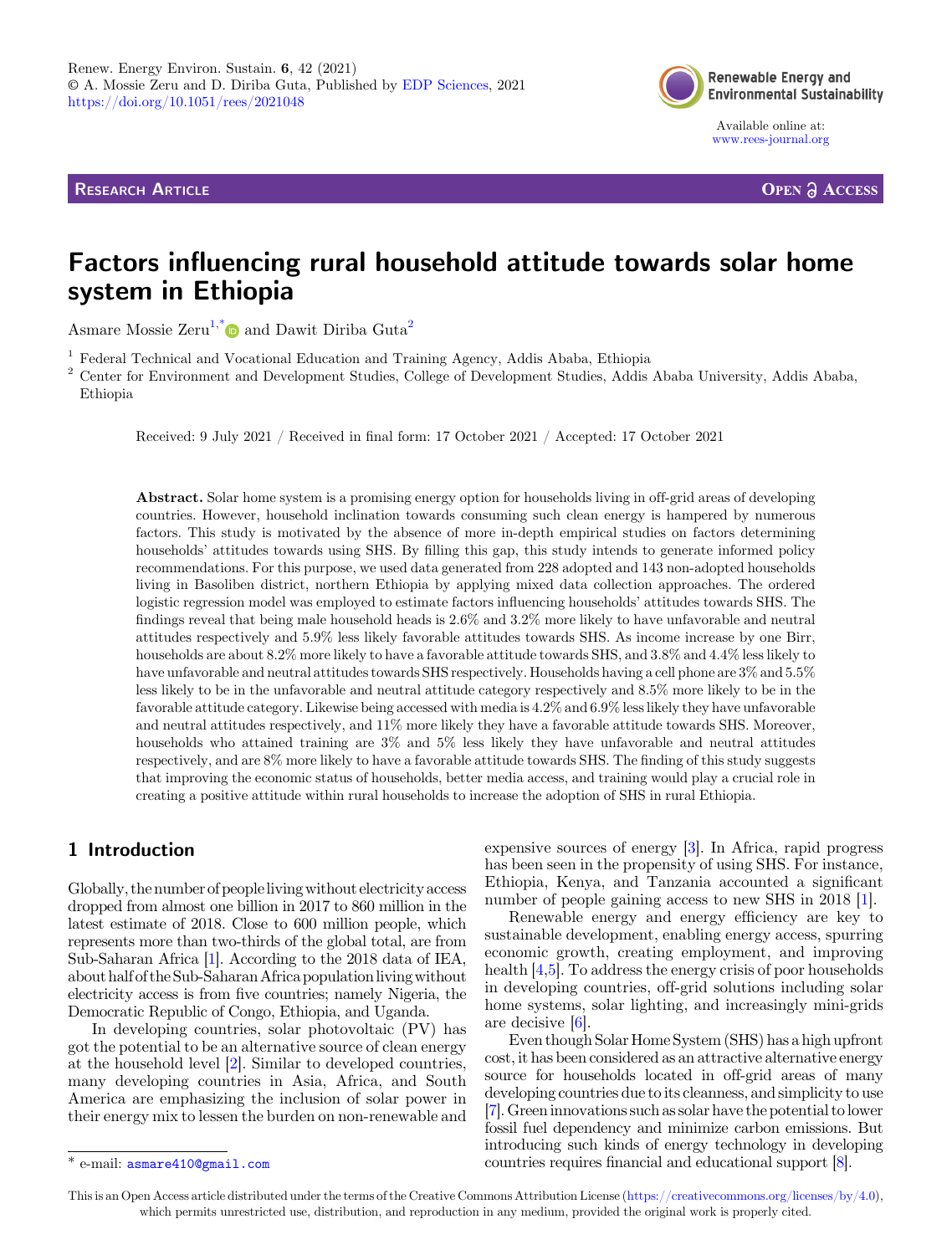Perceptions and attitudes are important factors that influence consumer behavior and innovation adoption. Perception is the process by which individuals make sense of sensations utilizing their sensory receptors, whereas attitude is the way that an individual views, or behaves towards an object, often in an evaluative way [\[9](#page-11-0)]. A Positive attitude and correct perception towards any technology or innovation are the foundation pillars that determine its adoption rate [[10\]](#page-11-0). Therefore, analysis of perceptions can be used to assess the rate of adoption, and time preferences for products [[11\]](#page-11-0). Similarly, Auty and Elliott [\[12](#page-11-0)] confirmed that understanding the attitudes of consumers towards an innovative product has two key benefits. The first one is to identify and effectively manage the strengths and weaknesses of the attributes of the innovation. The second benefit is that to make the innovation attractive, more control over the marketing strategy can be imposed.

Many scholars have investigated households' attitudes and perceptions toward the use of SHS. For instance, regarding attitudes, Faiers and Neame [[13\]](#page-11-0) in the UK, and Sun and Spicer [\[14](#page-11-0)] in China conducted studies on residents' attitudes towards solar PV systems. Tsaur and Lin [[15\]](#page-11-0) in Taiwan also explored customers' attitudes towards building attached solar PV equipment using the technology acceptance model. Likewise, Alrashoud and Tokimatsu [[16\]](#page-11-0) in Saudi Arabia also studied factors influencing the social perception of residential solar PV systems. Moreover, Yadav et al. [\[10](#page-11-0)] investigated both the perception and attitude of rural women towards solar in India.

However, there are limited studies in most of the developing countries regarding what factors determining the attitude of households whether to adopt or reject SHS, particularly in Ethiopia. For instance, in Africa, many scholars such as Adepoju [[17\]](#page-11-0) [Nigeria], Gitone [[18\]](#page-11-0), Keririr [\[19](#page-11-0)], and Naomi [\[20](#page-11-0)] [Kenya] are only concerned with determinants that hinder the adoption of solar energy in a general manner. Likewise in Ethiopia, Mekuria [\[21](#page-12-0)], Guta [\[22](#page-12-0)], Anteneh [\[23\]](#page-12-0), and Zeru and Guta [[24\]](#page-12-0) studied determinants of solar energy adoption.

Although there is a growing interest in investigating the determinants of solar energy technology adoption, in a general manner, there are limited studies on the factors influencing household attitudes towards solar home systems. Since solar is infant technology in rural Ethiopia, it is imperative to study households' attitudes towards using SHS and factors dictating it to give informed policy recommendations. Focusing on these factors policymakers promote acceptance of the technology within the rural community.

Therefore, the main purpose of this study was to investigate factors affecting the attitude of households towards SHS using ordered logistic regression. The result of the study will have a vital role in developing programs and policy formulation by providing current and valuable evidence for promoting the adoption and use of the solar home system and other renewable energy technologies in rural Ethiopia.

# 2 Literature review

#### 2.1 Theoretical literature

## 2.1.1 Theory of reasoned action

The theory of reasoned action proposed that rational thought grounds human behavior [\[25](#page-12-0)]. The model uses the Principle of compatibility, which predicts human attitudes that reflect behavior only to the extent of the same valued outcome state of being (evaluative disposition) [\[26](#page-12-0)]. According to the theory, behavioral intention is determined by attitude and subjective norm, of which either attitude or subjective norm might be the most important determinant of any particular behavior of peoples to act such as adopting and using new technology including solar energy. Generally, an increase in subjective norms and attitude helps to have a strong desire to perform the behavior.

Attitude is defined as a favorable or unfavorable feeling of an individual to perform a specific action. An individual wants to perform a specific behavior after he or she knows or evaluates either the positive or negative consequences of the behavior [[27\]](#page-12-0). Based on this theory, this paper addresses how households feel either to use or reject SHS. [Figure 1](#page-2-0) shows the theory of reasoned action model developed by Ajzen and Fishbein (1980).

#### 2.1.2 Innovation diffusion theory

Innovation diffusion is a process in which there are channels through which communication between members of a social .system is being undertaken. It was developed by the sociologist and communication theorist Everett Rogers [[28](#page-12-0)]. Rogers defined innovation as "an idea, practice or objects perceived as new by an individual or other unit of adoption". He also defined diffusion as a process by which innovation is communicated over time among participants of a social system through certain channels [\[29\]](#page-12-0). The innovation diffusion theory suggests that the technology adoption behavior of an individual is determined by his or her perceptions regarding relative advantage, compatibility, complexity, and observability of an innovation that influences the rate of innovation adoption. It sets out the practical adoption process, in that the speed at which an adopter passes along this processis influenced by the attributes of particular Innovations, and the adopter's propensity to accept innovation. According to Rogers four elements including social system, innovation itself, timing, and communication channels could affect the diffusion of innovations. In this context, communication or interpersonal exchange of information is more powerful in convincing a social system to accept a new technology such as solar. Based on this the paper tried to address related factors affecting households' attitudes towards SHS. [Figure 2](#page-2-0) below illustrates the innovation diffusion theory developed by Rogers in 1995.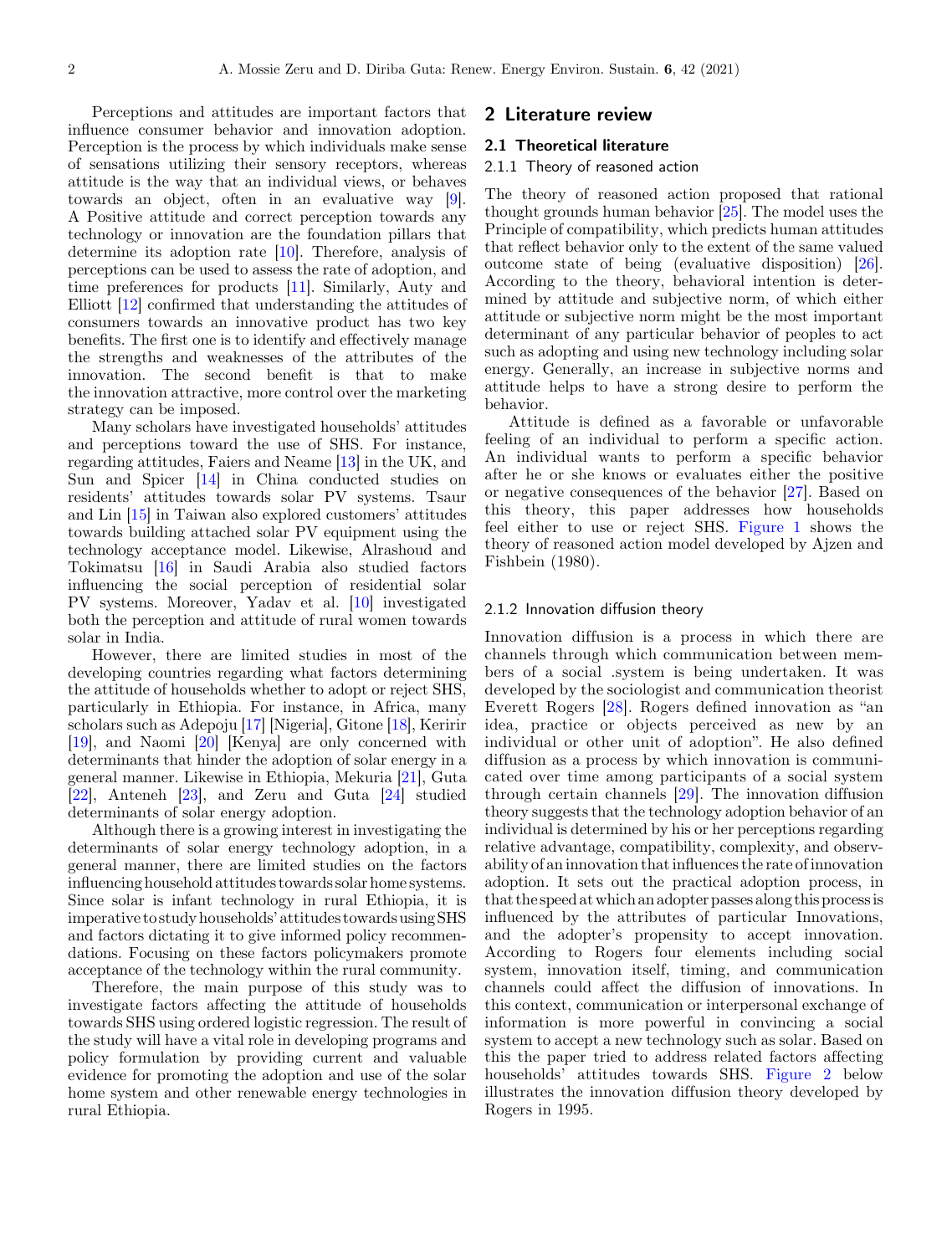#### <span id="page-2-0"></span>2.2 Empirical literature review

The attitude of households towards solar energy technology might affect their adoption intensity. Household heads who have a neutral attitude needed to be motivated to change their attitude towards the favorable side then can be scaled up the expansion of renewable energy sources for rural households in minimizing reliance on biomass energy sources ultimately can reduce deforestation [\[30](#page-12-0)]. A study conducted in California found that peer-effect, personal attitude/values, and favorable subsidies have influenced the willingness to adopt solar PV technology [[31\]](#page-12-0).

Previous works of literature explained the intention to act in favor of or against new sustainable energy technologies, which is influenced by attitude, social norms, perceived behavioral control, and personal norms [\[32](#page-12-0)]. Attitude is influenced by the perceived costs, risks, and benefits, positive and negative feelings in response to technology, trust, procedural fairness, and distributive fairness. Besides, Chen [[33\]](#page-12-0) also confirmed that the attitude of the household towards innovation affects solar PV adoption. Likewise, Sun and Spicer [[14\]](#page-11-0) identified household's concerns and attitudes about purchasing solar PV systems in China. Moreover, a previous study suggested



Fig. 1. Theory of reasoned action (Adopted from Ajzen & Fishbein, 1980).

that in developing countries, a low level of awareness about technology is considered a critical problem, which misleads the transmission of information among individuals about the advantage of the technology [[34\]](#page-12-0).

Faiers and Neame [\[13](#page-11-0)] used an innovation diffusion theory to investigate households' attitudes towards system attributes of the solar system and also identified barriers that prevent adopting technology in the UK. Similarly, research conducted in Saudi Arabia revealed factors that potentially motivate or impede the social perception of residential solar photovoltaic based on innovation diffusion theory [\[16\]](#page-11-0). Furthermore, Yadav et al. [\[10](#page-11-0)] explored both perceptions and attitudes of rural women towards solar cookers in India. The author revealed that a positive attitude and correct perception towards any technology or innovation are the foundation pillars that determine its adoption rate. Previous literature argued about how the income level of households could have a considerable influence on their plan intend to do in the future. For instance, Yadama and Sherraden [\[35](#page-12-0)] revealed that the income of households leads to more positive attitudes and behavior to perform a specific plan.

Kaplan and Haenlein [\[36](#page-12-0)] portrayed social media as the environment in which social networking takes place and has changed the way that customers follow to gather new information and make their own decisions. Likewise, previous literature elucidated the role of media in attitudinal change. In that, individuals with less positive attitudes towards technology might be persuaded using various methods including media (television radio) [[37\]](#page-12-0).

Many of the above-reviewed pieces of literature are mainly concerned with households' attitudes and perceptions towards solar energy technology. But the important limiting and driving factors behind their attitude towards SHS have not been explored. Therefore, this motivated the researchers to investigate factors affecting households' attitudes towards SHS using empirical evidences.



Fig. 2. Innovation diffusion theory (Adopted from Rogers, 1995).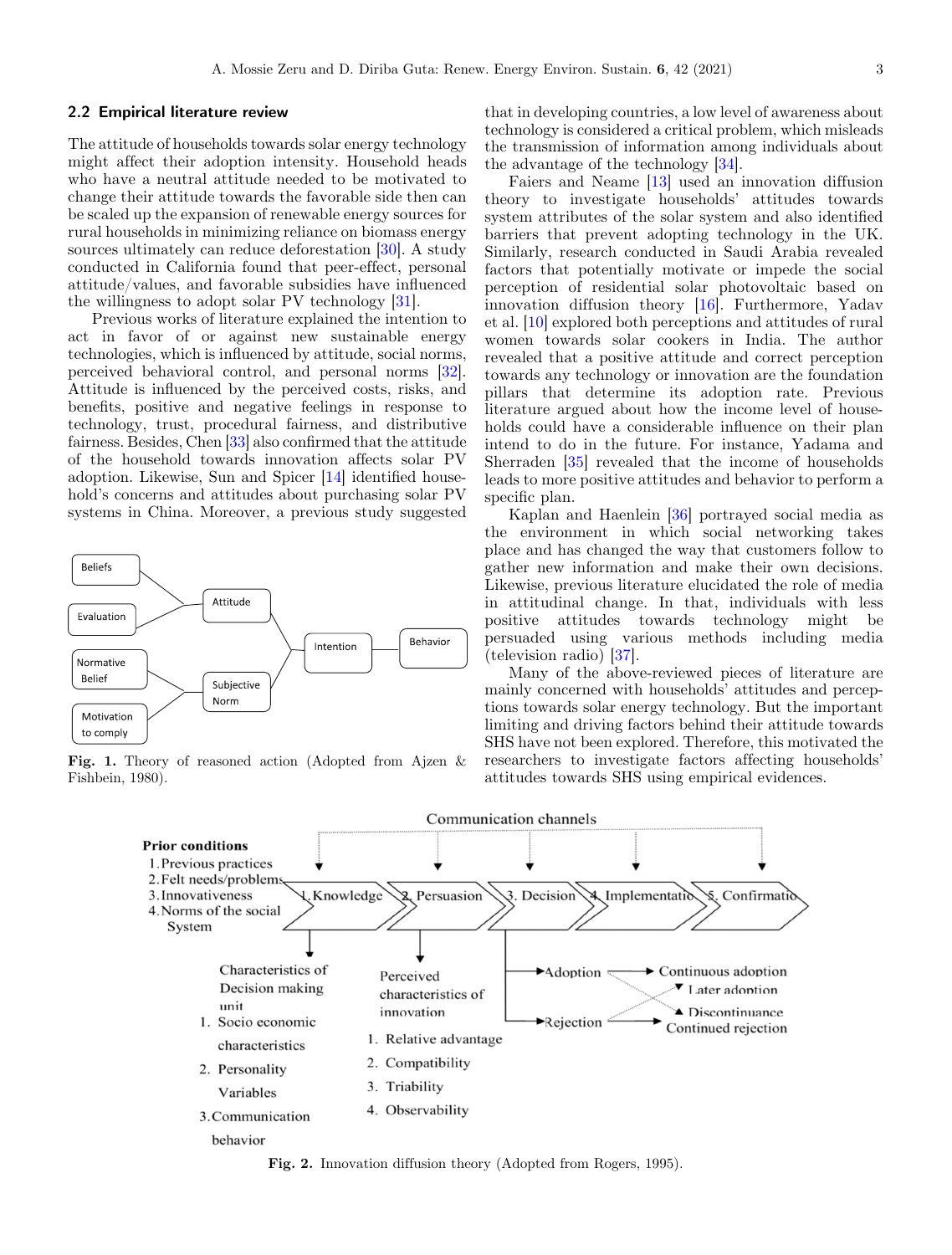

Fig. 3. Map of the study area (Adopted from Baso Liben woreda, 2020).

# 3 Method and data

## 3.1 Study area

The study was focused on four  $kebeles<sup>1</sup>$  of the Baso Liben district in East Gojjam Zone of the Amhara region, northern Ethiopia. It is 307 km far from Addis Ababa, the capital city of Ethiopia and 292, and 27 km from regional city Bahir Dar and Debre Markos (Zone capital town) respectively. The district is bordered on the south by a bend of Abay (Blue Nile) river which separates it from the Oromia region, on the northeast by Aneded, and on the North West by Gozamin districts. It has two agro-ecological zones of woyna dega  $(46\%)$  and kola  $(54\%)$  with a total area of 113,284 hectares. It is characterized by hilly  $(35\%)$ , flat topography  $(30)$ , mountain (25%), and valley (10%). The annual rainfall of the district ranges from 900 mm to 1200 mm, and temperature ranges from 15 to 25 ° C. The total population of the district is 170,387, distributed in 22 rural and 4murban and semi-urban kebeles. Of which the number of men and women accounts 47.4% and 52.6% respectively. Out of the

total population of the district, only 7.9% of the population is urban residents and the majority (92.1%) is rural settlers. The Figure 3 shows the map where the study was conducted.

#### 3.2 Data and sampling

A mixed research design was employed in this study. The data was collected from four kebeles of the district, namely; Yelemelem, Yegelaw, Limichim, and Michig. The kebeles were purposively selected based on infrastructural accessibility, high adoption intensity, time, and other physical factors. 371 Sample households were randomly selected proportionately from both adopted and non-adopted households living in the selected kebeles. Of which 228 were adopted (55 from Yelemelem, 52 from Yegelaw, 37 from Michig, and 84 from Limichim) and 143 were non adopted households (41 from Yelemelem, 6 from Yegelaw, 37 from Michig, and 59 from Limichim kebeles). Besides, 12 key informant interviewees had also participated in qualitative data. Relevant data concerning factors affecting households' attitudes towards SHS were collected using both structured and semi-structured data collection tools from February 02 and March 06/2020 by four enumerators.

 $^{\rm 1}$  Kebele: The lowest administrative unit in Ethiopia, which made up of several villages.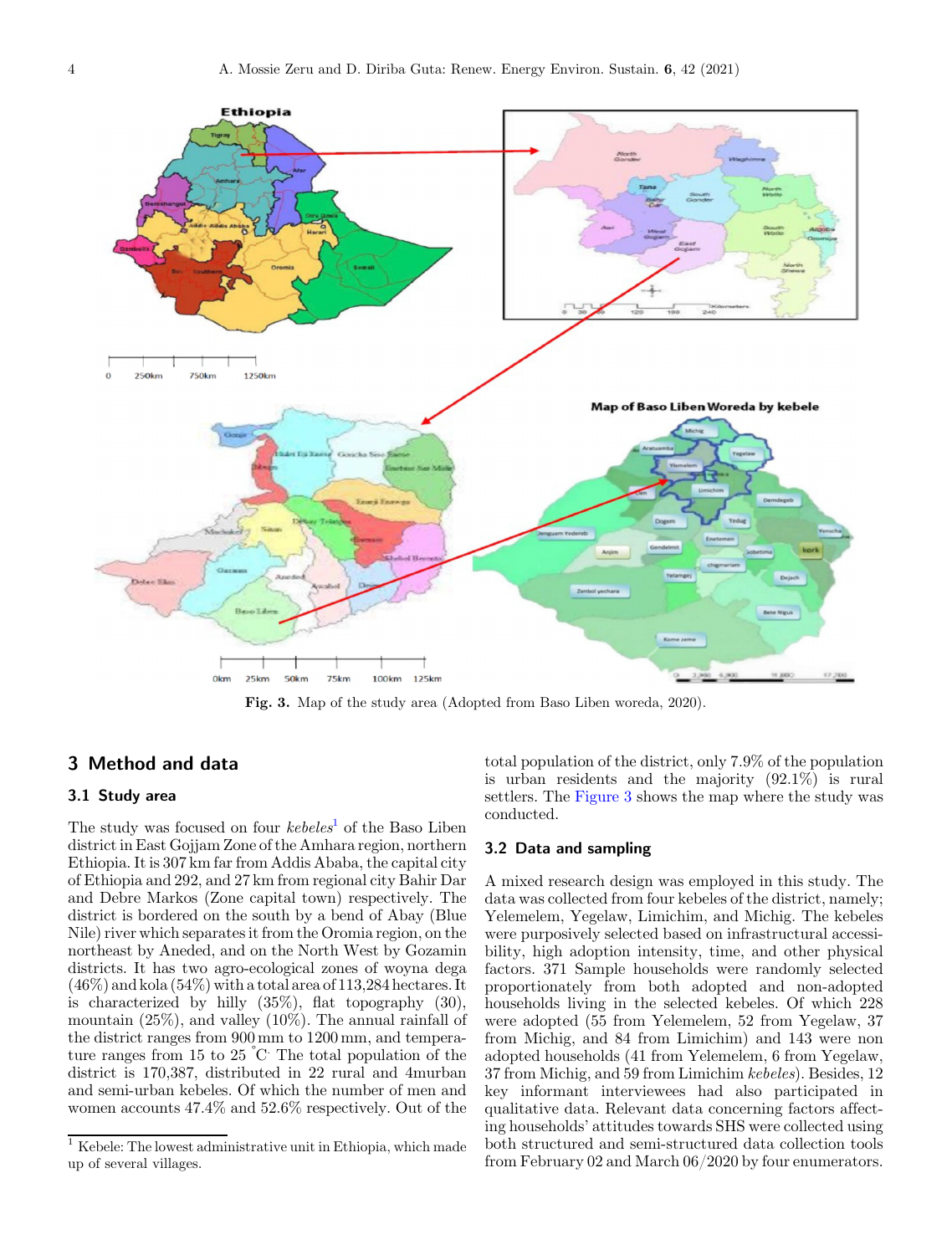The enumerators were oriented before starting the data collection and also closely supervised during data collection by the researcher. The survey questionnaires included the socioeconomic variables, demographic characteristics, utilization of SHS, reasons to use or reject SHS, households' attitudes towards SHS, and other pertinent variables.

#### 3.3 Empirical model

The ordinal logistic regression model is commonly used to determine factors influencing attitudes towards technologies. It is the extension of logistic regression applied to dependent variables having more than two (ordered) response categories. The model applies to the data that meets the proportional odd assumption. We use ordinal logistic regression when the dependent variable is categorical and the explanatory variables are either continuous or categorical [[38](#page-12-0)]. Both ordered logistic and probit models are classified under generalized linear regression models and commonly used to analyze data that has ordinal response variables /ordered scores/ which have a natural ordering way among levels (such as unfavorable, neutral, favorable). Moreover, the other literature stated that ordinal regression (either logistic or probit) is used to model the association between response variables and a set of explanatory variables [[39](#page-12-0)].

In this study, the researcher used ordered logistic regression to determine factors affecting the attitude of the household towards the solar home system. Ordered logistic regression is chosen for this study other than ordered probit because of its simplicity to compute and has also been widely used in similar studies. Oluoch et al. [\[40](#page-12-0)] used ordinal logistic regression to determine public awareness, acceptance, and attitude towards renewable energy in Kenya. Other studies such as Hagen and Pijawka [\[41\]](#page-12-0), Karytsas et al. [\[42\]](#page-12-0) also applied ordered logistic regression on similar issues.

The dependent variables (ratings) in this study are supposed to range from unfavorable  $(1)$  to favorable  $(3)$ . The attitude parameter was used as a dependent variable while the independent variables /predictors/ were the gender of the head, age of head, family size, education level of the head, off-farm income participation, log income, landholding size, number of cattle (TLU), credit access, house type,mobile cell phone, media access, and training access.

According to Cameron and Trivedi [[43\]](#page-12-0), the probability of a respondent (i) to select an alternative j in  $1, 2, 3..., j-1$ can be modeled as follows:

Let us consider  $y^*$  an index model with a latent variable representing a starting point:

$$
y_i^* = x_i' \beta + u_i \tag{1}
$$

For an m-alternative ordered model we define:

$$
Y_i = j \text{ if } \alpha_{j-1} < y_i^* \leq \alpha_j \tag{2}
$$

where  $\alpha_0 = -\infty$  and  $\alpha_m = \infty$ , then

$$
Pr[y_{i=j}] = Pr[\alpha_{j-1} < y_i^* \leq \alpha_j] = Pr[\alpha_{j-1} < x_i'\beta + u_i \leq \alpha_j] = Pr[\alpha_{j-1} - x_i'\beta < u_i \leq \alpha_j - x_i'\beta] = F(\alpha_j - x_i'\beta) - F(\alpha_{j-1} - x_i'\beta),
$$
\n(3)

where  $y$  represents one of the dependent variables,  $j$ represents alternatives for a particular  $y, \alpha_i$  represents the thresholds between alternatives,  $x_i$  is a vector holding the regressors. For the ordered logit model,  $u$  is logistic distribution with logistic function,  $F(z) = e^{z}/(1 + e^{z}).$ 

The marginal effects for the expression (3) are given by [\[43](#page-12-0)].

Marginal effect 
$$
= \frac{\partial P_{\cdot}[y_{i=j}]}{\partial x_i}
$$

$$
= \{ F'(\alpha_{j-1} - x'_{i}\beta) - F'(\alpha_{j} - x'_{i}\beta) \} \beta \quad (4)
$$

where  $F'$  signifies the derivative of  $F$ , which indicates the probability of selecting j alternatives as  $x_i$  increased by one unit.

# 4 Result and discussion

#### 4.1 Descriptive statistics

[Table 1](#page-5-0) presents the descriptive statistics of explanatory variables. The analysis shows that about 91% of households were male-headed and 9% were female-headed. The average age of household heads was 49.69 years. The average family size of sample households was 4.91. The main income source of the community in the area is mixed agriculture (both livestock and crop production). About 9% of the sample household participated in off-farm income-generating activities. The average landholding size of the households was 1.49 ha. Likewise, the average number of cattle of households was 3.4 (in Tropical Livestock Unit<sup>2</sup>). The majority (96%) of sample households have the opportunity to get credit services. About 51% of sample household heads have their mobile cell phone. Similarly, 82% of sample households have access to media (either radio or TV). Among sample household heads,  $55\%$  got awareness creation training regarding the solar home system. The average annualincome of sample households was 80,171.7 Birr. As described in [Table 2](#page-5-0), 40.4% of sample household heads were illiterate. About 47.4%, 9.7%, 0.8%, and 0.5% of the head attended basic, primary, secondary (grade 9 or 10), and preparatory or above level of education respectively. About 8% of sample households have a one-room house, while 48% and 44% of households have two rooms and three and above rooms house respectively.

Respondents were also asked to know their attitudes towards the solar home system. The analysis showed that 85.4% of respondents respectively had a favorable attitude, while 10% and 4.6% of respondents had a neutral and unfavorable attitude towards the solar home system.

## 4.2 Reasons for using solar home system

[Table 3](#page-6-0) summarizes why households tend to use SHS. Households who adopted SHS indicated the reasons why they had adopted it. Accordingly, about 25.9% of

<sup>2</sup> Tropical livestock unit (TLU): is a convenient unit for calculating all the animals in the herd. It is based on the live weight of a mature cow or beef type. The conversion factor for a herd of cattle is 0.7 LU (FAO).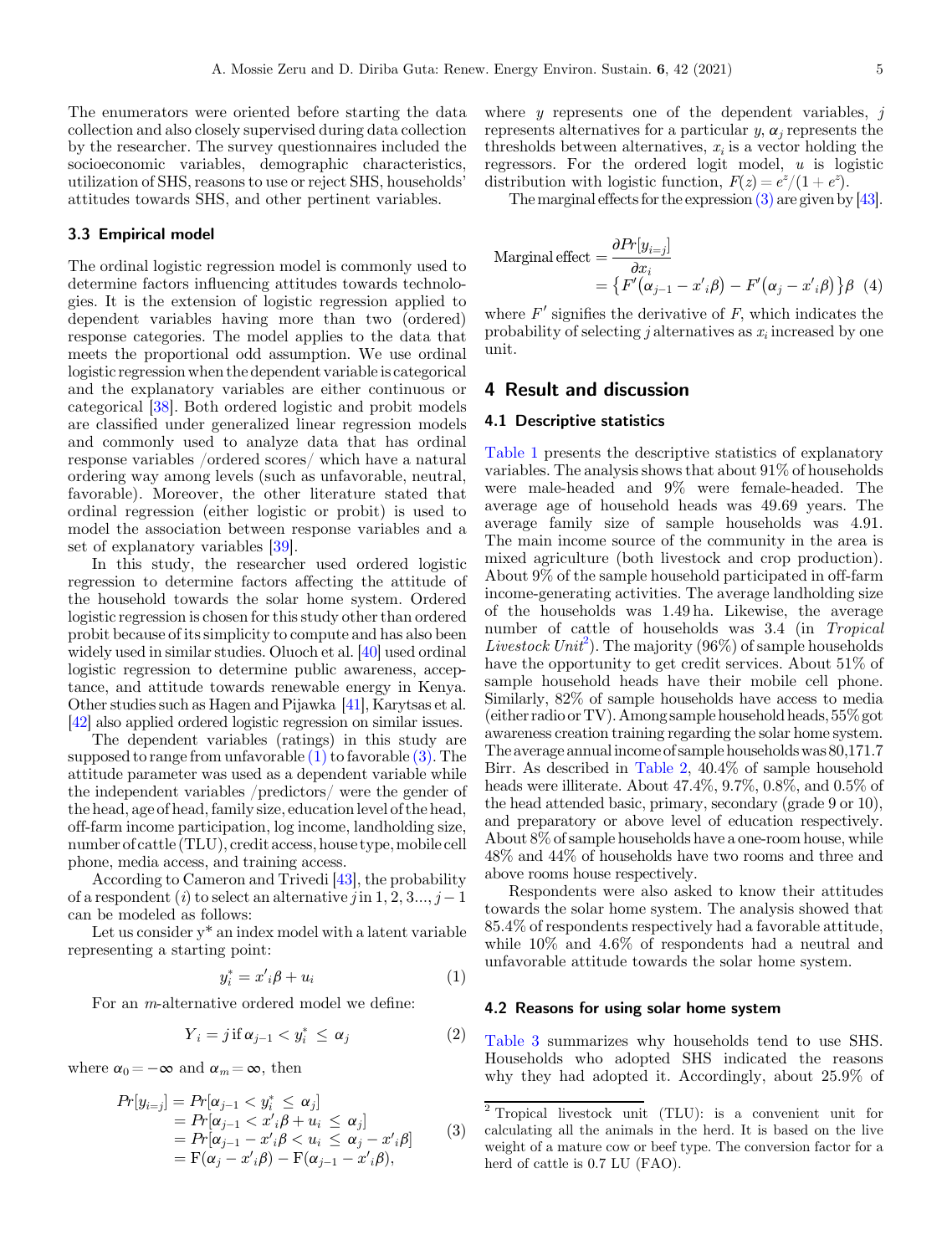| Variables       | Description                                                                                                                      | Expected sign      |
|-----------------|----------------------------------------------------------------------------------------------------------------------------------|--------------------|
| Gender of head  | Dummy, $1 =$ male, $0 =$ female                                                                                                  | 士                  |
| Age of head     | Continuous variable, year                                                                                                        | 士                  |
| Family size     | Continuous variable, number                                                                                                      | 士                  |
| Off-farm income | Dummy, $1 =$ If the household has off-farm income, $0 =$ otherwise                                                               | $+$                |
| Land            | Continuous variable, number                                                                                                      | $+$                |
| Cattle(TLU)     | Continuous variable, number                                                                                                      | $^{+}$             |
| Credit          | Dummy, $1 =$ If household got access to credit, $0 =$ otherwise                                                                  | $^{+}$             |
| Phone           | Dummy, $1 =$ if the household has a cell phone, 0 if not                                                                         | $^{+}$             |
| Media           | Dummy, $1 =$ if HH has media access, $0 =$ otherwise                                                                             | $+$                |
| Training        | Dummy, $1 =$ If household got training, $0 =$ otherwise                                                                          | $^{+}$             |
| Log income      | Continuous variable, Birr                                                                                                        | $^{+}$             |
| Education       | Dummy, $0 =$ illiterate, $1 =$ basic education, $2 =$ primary education,<br>$3 =$ secondary education, $4 =$ preparatory & above | $\hspace{0.1mm} +$ |
| House           | Dummy, $0 =$ one room house, $1 =$ two room house, $3 =$ three & above rooms house $+$                                           |                    |
| Kebele-dummy    | Kebele dummy (0 = Michig, 1 = Yelemelem, 2 = Limichim, 3 = Yegelaw)                                                              | 士                  |

<span id="page-5-0"></span>Table 1. Description of explanatory variables and their expected effect on households' attitude towards the solar home system.

Table 2. Descriptive statistics of explanatory variables.

| Variables                                                                           | Mean        | Std. Dev.    |
|-------------------------------------------------------------------------------------|-------------|--------------|
| Sex of head $(1 = if male, 0 = otherwise)$                                          | 0.91        | 0.289        |
| Age of head (years)                                                                 | 49.69       | 10.682       |
| Family size of the household                                                        | 4.91        | 1.498        |
| Off-farm income $(1 = if HH$ participated in off-farm income $0 =$ otherwise        | 0.09        | 0.281        |
| Landholding size                                                                    | 1.4874      | 0.74189      |
| Number of cattle (TLU)                                                              | 3.4113      | 1.99092      |
| Credit (1 = if HH has credit opportunity, $0 =$ otherwise)                          | 0.96        | 0.184        |
| mobile phone access $(1 = if the head has a mobile phone, 0 = otherwise)$           | 0.51        | 0.501        |
| media access (1 = if HH has media access, 0 = otherwise                             | 0.82        | 0.385        |
| Training Accessibility (1 = if head got training, $0 = \text{otherwise}$ )          | $0.55\,$    | 0.498        |
| The annual income of the household                                                  | 80,171.7008 | 38,092.30473 |
| Illiterate(1 = if head is illiterate, 0 = otherwise)                                | 0.404       | 0.491        |
| Basic education (1= if head attended basic education, $0 =$ otherwise)              | 0.474       | 0.500        |
| Primary education( $1 =$ if head attended primary education, $0 =$ otherwise)       | 0.097       | 0.296        |
| Secondary education $(1 = if head attended secondary education, 0 = otherwise)$     | 0.008       | 0.090        |
| Preparatory & above $(1 = if$ head preparatory or above education, $0 =$ otherwise) | 0.005       | 0.073        |
| one-room house $(1 = if HH)$ has a one-room house, $0 = otherwise$                  | 0.08        | 0.273        |
| two-room house $(1 = if HH$ has a two-room house, $0 =$ otherwise                   | 0.48        | 0.506        |
| three & above room house $(1 = if HH)$ has three & above room house                 | 0.44        | 0.498        |
| Kebele dummy                                                                        | 1.51        | 0.982        |

households indicated two reasons for how they adopted SHS, which are due to the cost-effectiveness of the technology and their environmental and health awareness. As shown in [Table 3](#page-6-0), 21.1% of the adopted respondents confirmed two reasons why they adopted SHS, are in terms of reliable energy source and their environmental and health awareness. Furthermore, about 14.5% of households adopted the solar home system due to its reliable energy source. The other 12.7% of households adopted SHS because of the cost-effectiveness of the product. This confirmed a study conducted in Germany, stated that the economic feasibility of the residential solar photovoltaic system is the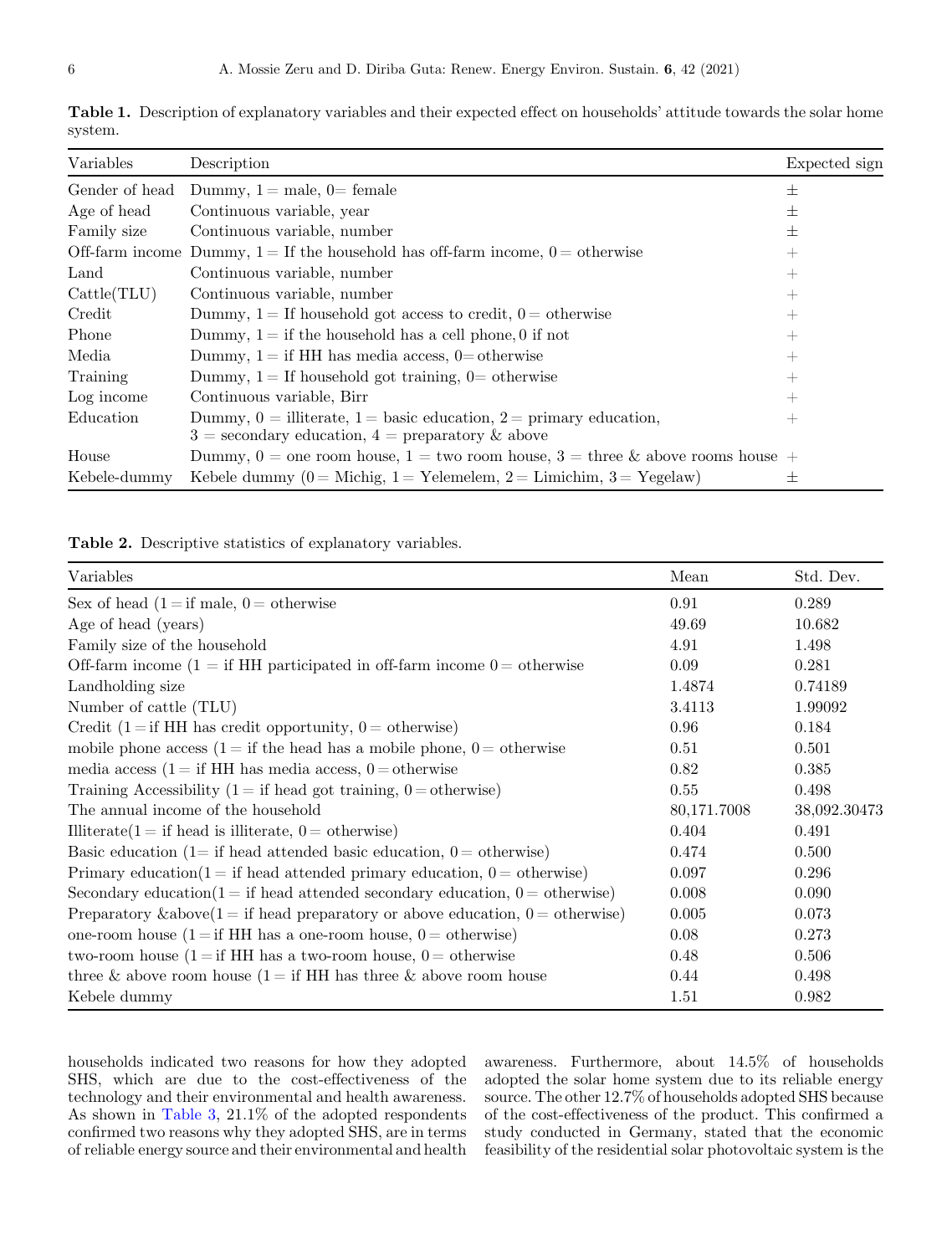<span id="page-6-0"></span>Table 3. Reasons for using solar home system.

| Reasons                                                                            | N <sub>o</sub> | $\%$  | $\text{Chi}^2$ test |
|------------------------------------------------------------------------------------|----------------|-------|---------------------|
| Cost-effectiveness                                                                 | 29             | 12.7  |                     |
| Reliable energy sources                                                            | 33             | 14.5  |                     |
| Environmental and health awareness                                                 | 25             | 11.0  |                     |
| Cost-effectiveness and $\&$ reliable energy source                                 | 5              | 2.2   | 354.472             |
| Cost-effectiveness and environmental and health awareness                          | 59             | 25.9  | (0.000)             |
| Cost-effectiveness, reliable energy source, and environmental and health awareness | 29             | 12.7  |                     |
| Reliable energy source and environmental and health awareness                      | 48             | 21.1  |                     |
| Total                                                                              | 228            | 100.0 |                     |

Table 4. Reasons for ignoring solar home system (non-adopters).

| Reasons                                                                             | No. | %     | Chi <sup>2</sup> test |
|-------------------------------------------------------------------------------------|-----|-------|-----------------------|
| Lack of awareness about solar energy technology                                     | 43  | 30.1  |                       |
| Lack of credit accessibility                                                        |     | 0.7   | 354.58                |
| Unable to afford the cost                                                           | 32  | 22.4  | (0.000)               |
| Mal functioning of solar products                                                   | 15  | 10.5  |                       |
| because of another alternative                                                      | 14  | 9.8   |                       |
| lack of awareness & unable to afford the cost                                       | 6   | 4.2   |                       |
| Mal functioning of the product $\&$ lack of attention to implementing the guarantee | 17  | 11.9  |                       |
| Lack of solar product supply that the household need                                | 15  | 10.5  |                       |
| Total                                                                               | 143 | 100.0 |                       |

main determinant of successful adoption [[44\]](#page-12-0). Moreover, 12.7% of households mentioned three reasons for their acceptance of SHS, which are due to cost-effectiveness, reliable energy source, and environmental and health awareness. Table 3 also shows that 11% of households adopted SHS because of their environmental and health awareness. About 2.2% of households adopted solar because of two reasons cost-effectiveness and reliable energy source; generally, the result revealed that most of the respondents perceived SHS as its cost-effectiveness and environmental and health awareness they acquired. This is consistent with the idea of previous literature, which suggested that the adoption of a residential solar photovoltaic system is socially accepted by environmental values [\[44\]](#page-12-0).

Today, the costs of kerosene and battery/dry cell being used for sources of lighting in the most rural area of Ethiopia are getting higher and become beyond their financial capacity to afford its day-to-day expense. But those adopted households have no more expense regarding their home light after once they invest in solar in addition to its positive environmental and health impact. Discussion with key informants revealed that the improvement of community consciousness and a need for change to acquire better living conditions is one reason for adopting solar energy technology. Likewise, since most parts of the study area are off-grid where there is no electricity access still, many households considered solar energy as the only and the best way to solve their lighting problem. Furthermore,

its environmental value is high. Because it substitutes other lighting energy sources that could affect the health of family members and the environment including the nonrechargeable dry cell that can be used as a lighting energy source and its remnant also pollutes the environment while dropped out after usage.

Solar energy technology is economically feasible than other energy sources as indicated by informants. For instance, if households use dry cell/battery as a source of light for their home, they have to buy dry cells within at least two weeks intervals. The cost to be incurred for it every two weeks is difficult for low-income families. But for those households who use solar energy technology, it is not required to cost more money than the ones they invest in it.

#### 4.3 Reason for rejecting solar home system

About 30.1% of non-adopters didn't use SHS due to a lack of awareness about its use. This somewhat corresponds with Guta [[22\]](#page-12-0) and Anteneh [\[23](#page-12-0)], who revealed that most of the problems of rural Ethiopia are poverty and backwardness or lack of education to adopt new technologies. As shown in Table 4, 22.4% of households didn't decide to use solar due to the lack of financial capacity to afford the cost. This result confirmed the previous study conducted in India that identified financial and economic factors as the biggest barriers to solar PV adoption [\[45](#page-12-0)]. Among the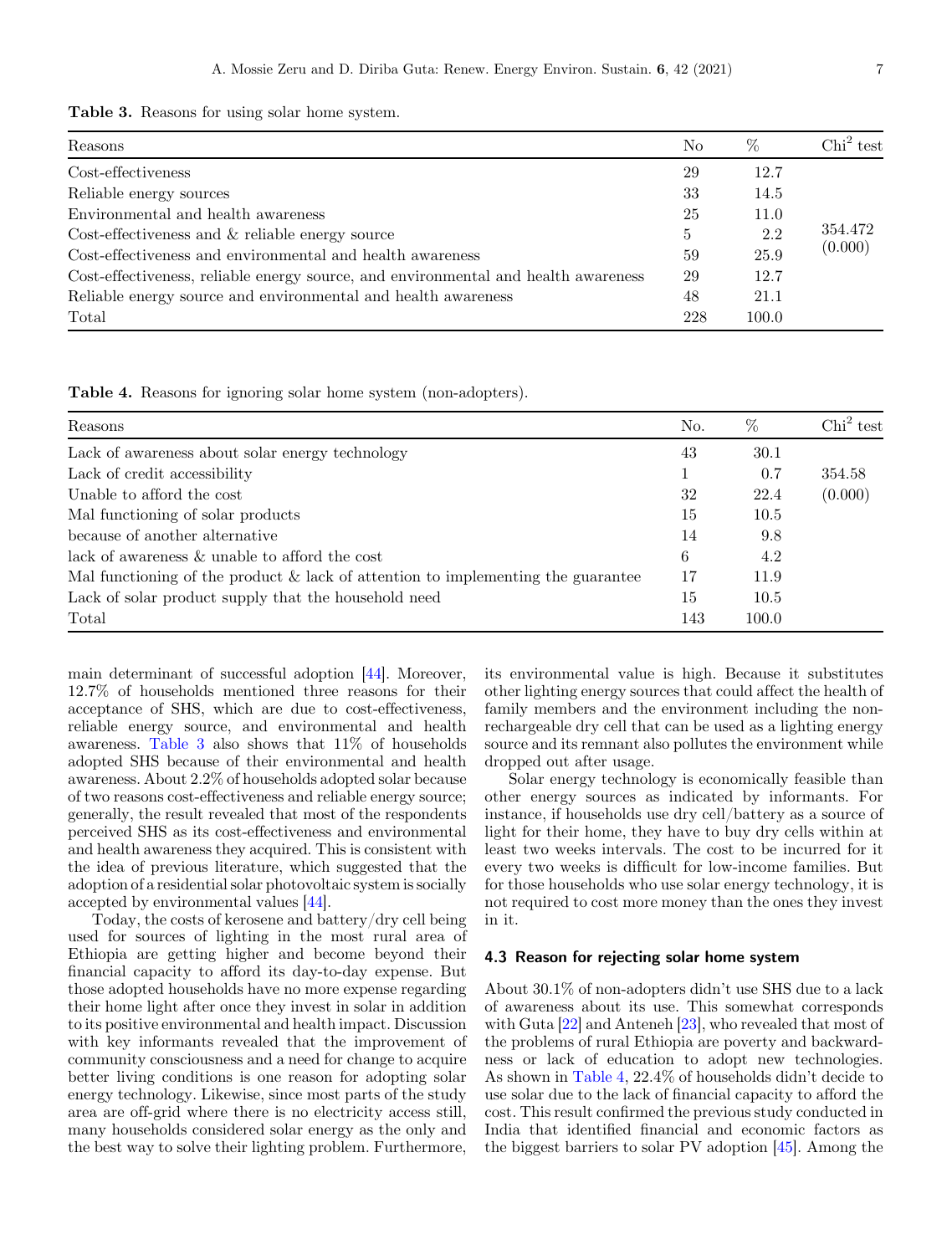| Variables                    | Coef.         | Std. Err. | $\rm{Z}$  | p >  z    | [95\% Conf. Interval] |          |
|------------------------------|---------------|-----------|-----------|-----------|-----------------------|----------|
| Gender                       | $-1.195108$   | .6737616  | $-1.77$   | 0.076     | $-2.515657$           | .1254404 |
| Age                          | .0082668      | .0225285  | 0.37      | 0.714     | $-.0358882$           | .0524218 |
| Family size                  | $-.2135375$   | .1520934  | $-1.40$   | 0.160     | $-.5116351$           | .08456   |
| Edu level                    |               |           |           |           |                       |          |
| Basic educ.                  | $-.1104768$   | .4984921  | $-0.22$   | 0.825     | $-1.087503$           | .8665496 |
| Primary educ.                | $-.371819$    | 1.271208  | $-0.29\,$ | 0.770     | $-2.86334$            | 2.119702 |
| Secondary educ               | 11.39541      | 5121.075  | 0.00      | 0.998     | $-10025.73$           | 10048.52 |
| Preparatory & above          | 16.18215      | 4134.714  | 0.00      | $0.997\,$ | $-8087.707$           | 8120.072 |
| Off-farm income              | 14.78547      | 1245.719  | 0.01      | 0.991     | $-2426.779$           | 2456.35  |
| log income                   | 1.446666      | .5877465  | 2.46      | $0.014\,$ | .2947041              | 2.598628 |
| Landholding size             | $-.4105679$   | .3754946  | $-1.09$   | 0.274     | $-1.146524$           | .325388  |
| Cattle (TLU)                 | .355805       | .2121917  | 1.68      | 0.094     | $-.060083$            | .7716931 |
| Credit                       | $-.1964197$   | .7691013  | $-0.26$   | 0.798     | $-1.703831$           | 1.310991 |
| House type                   |               |           |           |           |                       |          |
| Two rooms house              | $-.4454815$   | .6398431  | $-0.70$   | 0.486     | $-1.699551$           | .808588  |
| Three $\&$ above rooms house | .2837139      | 1.03432   | 0.27      | 0.784     | $-1.743516$           | 2.310944 |
| Mobile phone access          | 1.517451      | .7023499  | 2.16      | 0.031     | .1408701              | 2.894031 |
| Media access                 | 1.568035      | .5444793  | 2.88      | 0.004     | .5008749              | 2.635195 |
| Training access              | 1.421966      | .5627334  | 2.53      | 0.012     | .3190287              | 2.524903 |
| Kebele dummy                 | yes           |           |           |           |                       |          |
| Log-likelihood               | $=-96.683426$ |           |           |           |                       |          |
| LR $\text{chi}(20)$          | $= 0.4845$    |           |           |           |                       |          |
| Number of obs                | $= 371$       |           |           |           |                       |          |

Table 5. Ordered logistic regression model of factors affecting households towards SHS.

non-adopted households, 11.9% were due to both malfunctioning of the solar product they saw and heard from others and lack of attention of solar product distributors to implement the guarantee signed. The remaining 10.5% were due to a lack of solar product supply that the households could afford. About 10.5% did not adopt due to the information they obtained from peer adopters that SHS is malfunctioning. [Table 4](#page-6-0) also shows that 9.8% of households were none adopted due to their tendency to use other alternative energy sources that could substitute solar. The other 4.2% of non-adopted households were due to two reasons, which are lack of awareness and unable to afford the cost of solar products. Moreover, 0.7% (one respondent) was due to lack of credit accessibility, Therefore, the result indicated that as compared to other factors, lack of awareness about solar energy technology and unable to afford the cost were the major problem of most of the households to adopt the solar home system. The third most important problem was the malfunction of the product and lack of attention to implementing guarantees signed between households and solar product distributors when the product fails to function. This situation leads households to reject the adoption or discontinuation with the technology.

Furthermore, there are governmental and institutional factors affecting the adoption of the solar home system in the study area as indicated by key informants. One of the factors was the lack of quality assurance of solar energy technologies products by the government body before they have been allowed to be distributed to the user/customer. Most of the time solar products are passed by cheating without being checked their quality. Therefore due to the lack of attention of the government and strong chine from top to bottom to control the distribution and quality of solar products, most products fail within a short period after distribution. This result corresponds with TERI [\[46](#page-12-0)], which revealed that due to low quality and nonexistent distributors after-sale services, it often builds distrusts within households when the products are broken down after a short period of usage.

# 4.4 Econometrics result

Tables 5 and [6](#page-8-0) presents the results of the ordered logit model and marginal effect respectively. The result of maximum likelihood estimation in Table 5 reveals that of thirteen explanatory variables, four are statistically significant at 5%, while two are significant at 10%. The signs of explanatory variables are interpreted concerning the bases or reference category. The log-likelihood for the fitted model was  $-96.683426$  and the log-likelihood value  $(LR = 181.77)$ indicates that all parameters are jointly statistically significant at 5%, in explaining households' attitudes towards SHS. The kebele dummies were also controlled in the model.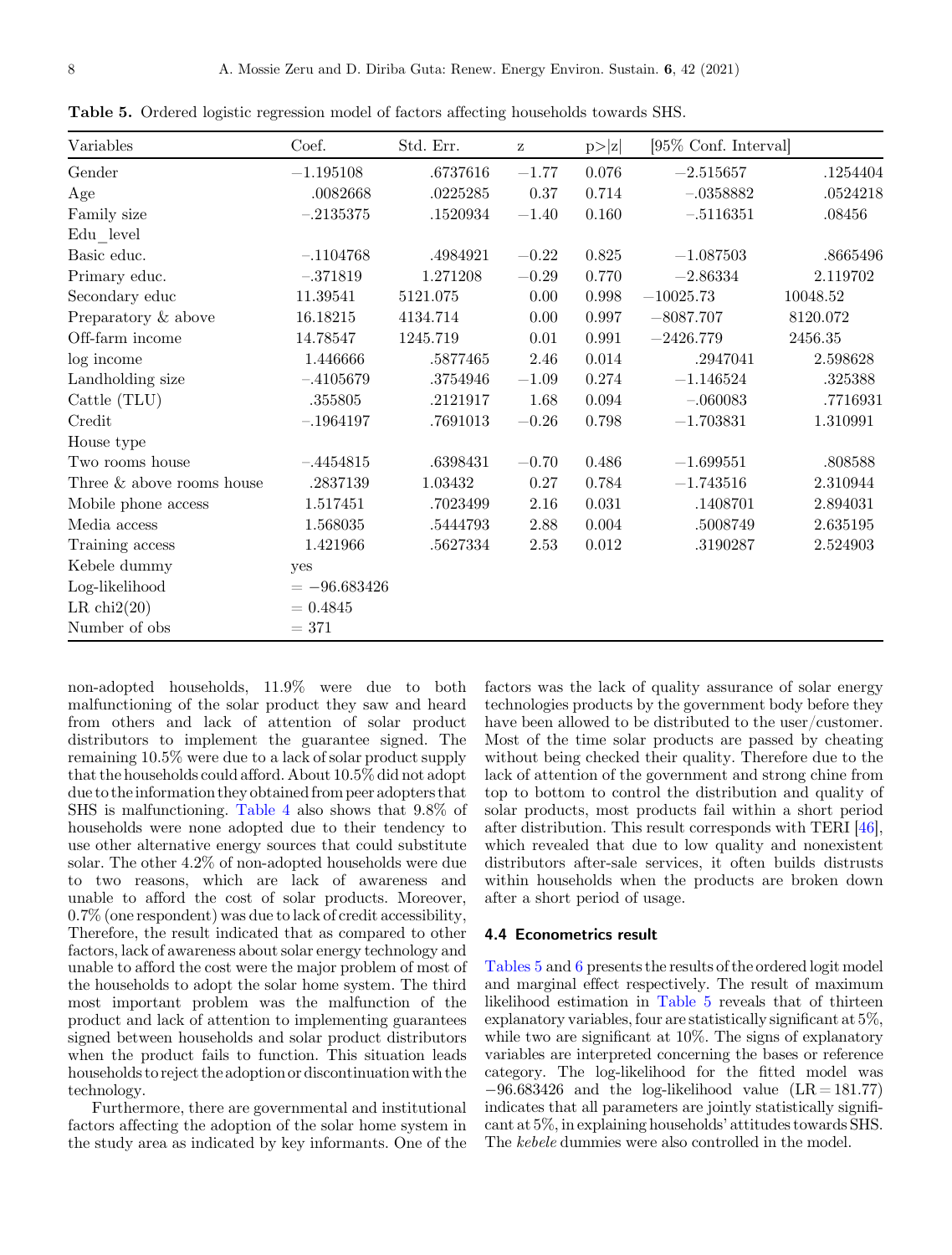<span id="page-8-0"></span>Table 6. Marginal effect of the ordered logistic regression model of factors affecting households' attitude towards SHS.

| Attitude           | Delta-method |           |           |             |             |                       |  |
|--------------------|--------------|-----------|-----------|-------------|-------------|-----------------------|--|
|                    | dy/dx        | Std. Err. | $\rm{Z}$  | P> z        |             | [95\% Conf. Interval] |  |
| Gender             |              |           |           |             |             |                       |  |
| Unfavorable        | .0262719     | .0124464  | 2.11      | 0.035       | .0018774    | .0506664              |  |
| Neutral            | .0323624     | .0168341  | 1.92      | $0.055\,$   | $-.0006319$ | .0653567              |  |
| Favorable          | $-.0586343$  | .0281968  | $-2.08$   | 0.038       | $-.1138989$ | $-.0033697$           |  |
| Age                |              |           |           |             |             |                       |  |
| Unfavorable        | $-.0002165$  | .0005879  | $-0.37$   | 0.713       | $-.0013688$ | .0009358              |  |
| Neutral            | $-.000251$   | .0006887  | $-0.36\,$ | 0.716       | $-.0016008$ | .0010989              |  |
| Favorable          | .0004675     | .0012749  | 0.37      | 0.714       | $-.0020313$ | .0029663              |  |
| <b>Family size</b> |              |           |           |             |             |                       |  |
| Unfavorable        | .0055926     | .003927   | 1.42      | $0.154\,$   | $-.0021042$ | .0132894              |  |
| Neutral            | .0064828     | .0048054  | $1.35\,$  | 0.177       | $-.0029357$ | .0159012              |  |
| Favorable          | $-.0120754$  | .0085659  | $-1.41$   | $0.159\,$   | $-.0288642$ | .0047134              |  |
| Edu basic          |              |           |           |             |             |                       |  |
| Unfavorable        | .0029135     | .0132274  | $0.22\,$  | 0.826       | $-.0230117$ | .0288387              |  |
| Neutral            | .0033574     | .0150553  | $0.22\,$  | $0.824\,$   | $-.0261505$ | .0328652              |  |
| Favorable          | $-.0062708$  | .0282686  | $-0.22\,$ | 0.824       | $-.0616763$ | .0491346              |  |
| Edu_prim.          |              |           |           |             |             |                       |  |
| Unfavorable        | .0103405     | .0376261  | 0.27      | 0.783       | $-.0634053$ | .0840862              |  |
| Neutral            | .0114322     | .0389946  | 0.29      | 0.769       | $-.0649959$ | 0878603               |  |
| Favorable          | $-.0217727$  | .0765566  | $-0.28$   | 0.776       | $-.1718208$ | 0878603               |  |
| Edu sec.           |              |           |           |             |             |                       |  |
| Unfavorable        | $-.0424963$  | .0107946  | $-3.94\,$ | 0.000       | $-.0636534$ | $-.0213392$           |  |
| Neutral            | $-.1011645$  | .0636667  | $-1.59\,$ | $0.112\,$   | $-.2259489$ | .0236199              |  |
| Favorable          | .1436608     | .0695167  | $2.07\,$  | 0.039       | .0074106    | .2799109              |  |
| edu pre &ab.       |              |           |           |             |             |                       |  |
| Unfavorable        | $-.0424974$  | .0092922  | $-4.57$   | 0.000       | $-.0607097$ | $-.0242851$           |  |
| Neutral            | $-.1011764$  | .0150097  | $-6.74$   | 0.000       | $-.130595$  | $-.0717579$           |  |
| Favorable          | .1436738     | .0171573  | 8.37      | 0.000       | .1100462    | .1773015              |  |
| Off-farm inc       |              |           |           |             |             |                       |  |
| Unfavorable        | $-.0438532$  | .0082536  | $-5.31\,$ | 0.000       | $-.06003$   | $-.0276765$           |  |
| Neutral            | $-.1056937$  | .0139105  | $-7.60$   | 0.000       | $-.1329578$ | $-.0784297$           |  |
| Favorable          | .1495469     | .0132567  | 11.28     | 0.000       | .1235644    | .1755295              |  |
| Log income         |              |           |           |             |             |                       |  |
| Unfavorable        | $-.0378886$  | .0148485  | $-2.55\,$ | 0.011       | $-.0669911$ | $-.0087861$           |  |
| Neutral            | $-.0439191$  | .0198473  | $-2.21$   | $0.027\,$   | $-.0828191$ | $-.0050192$           |  |
| Favorable          | .0818077     | .0327869  | $2.50\,$  | $0.013\,$   | .0175465    | .1460689              |  |
| Landholding size   |              |           |           |             |             |                       |  |
| Unfavorable        | .0107529     | .0096985  | 1.11      | 0.268       | $-.0082558$ | .0297615              |  |
| Neutral            | .0124644     | .0118811  | $1.05\,$  | $0.294\,$   | $-.0108221$ | .0357508              |  |
| Favorable          | $-.0232173$  | .0213347  | $-1.09\,$ | 0.276       | $-.0650326$ | .018598               |  |
| Cattle(TLU)        |              |           |           |             |             |                       |  |
| Unfavorable        | $-.0093186$  | .0056362  | $-1.65$   | 0.098       | $-.0203655$ | .0017282              |  |
| Neutral            | $-.0108018$  | .0064799  | $-1.67\,$ | $\,0.096\,$ | $-.0235021$ | .0018985              |  |
| Favorable          | .0201205     | .0117749  | 1.71      | 0.087       | $-.0029579$ | .0431988              |  |
| Credit             |              |           |           |             |             |                       |  |
| Unfavorable        | .0049656     | .0188156  | $0.26\,$  | 0.792       | $-.0319124$ | .0418436              |  |
| Neutral            | .0058263     | .0222342  | 0.26      | 0.793       | $-.0377519$ | .0494045              |  |
|                    |              |           |           |             |             |                       |  |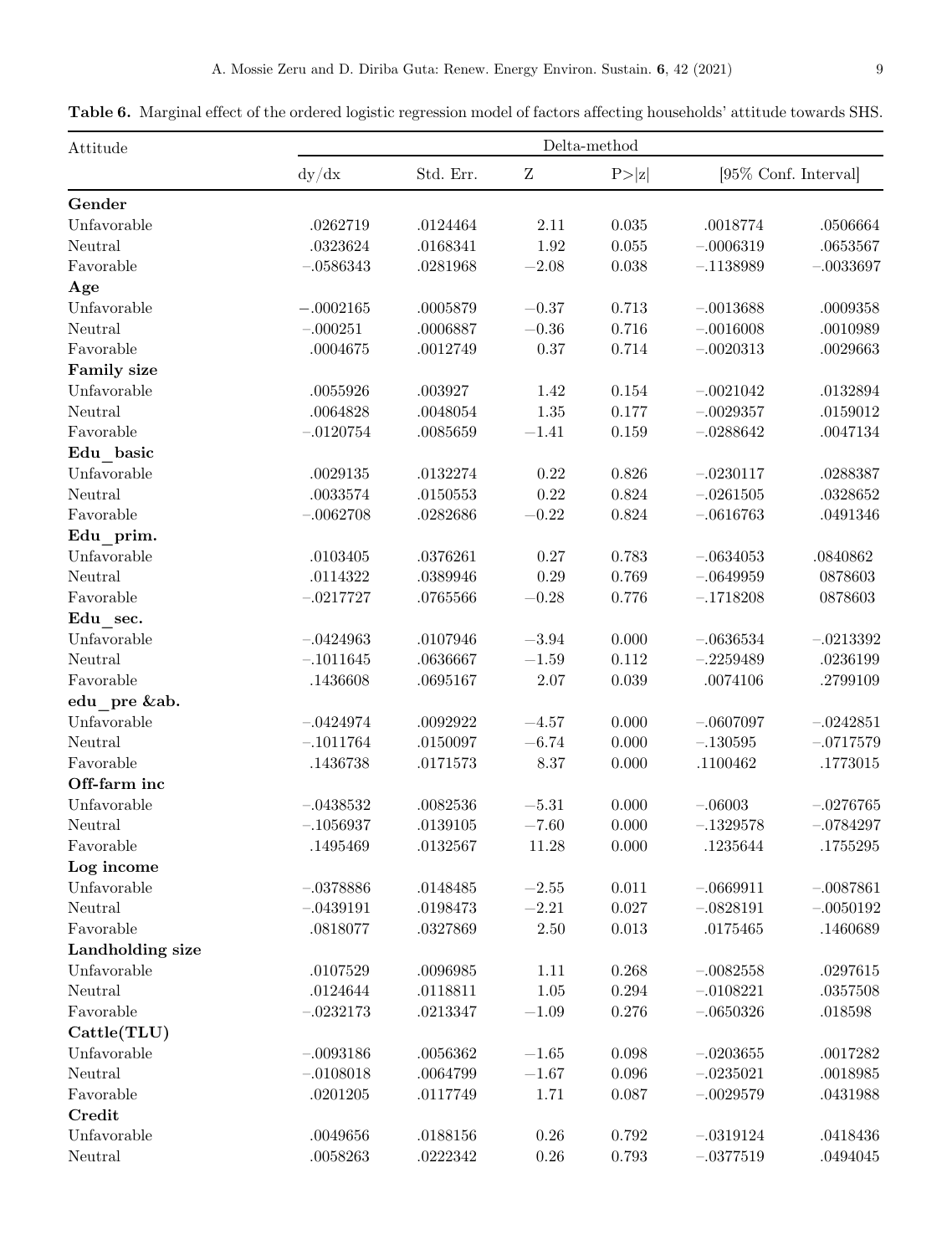| $\rm Attitude$         |             |           |           | Delta-method |             |                       |
|------------------------|-------------|-----------|-----------|--------------|-------------|-----------------------|
|                        | dy/dx       | Std. Err. | Ζ         | P> z         |             | [95\% Conf. Interval] |
| Favorable              | $-.0107919$ | .0410219  | $-0.26$   | 0.792        | $-.0911934$ | .0696097              |
| 2rooms house type      |             |           |           |              |             |                       |
| Unfavorable            | .0112208    | .0151775  | 0.74      | 0.460        | $-.0185266$ | .0409681              |
| Neutral                | .014484     | .0192324  | 0.75      | 0.451        | $-.0232107$ | .0521787              |
| Favorable              | $-.0257048$ | .0342318  | $-0.75$   | 0.453        | $-.0927979$ | .0413884              |
| 3 & above rooms house  |             |           |           |              |             |                       |
| Unfavorable            | $-.0061035$ | .0219724  | $-0.28$   | 0.781        | $-.0491685$ | .0369616              |
| Neutral                | $-.0086819$ | .0326064  | $-0.27$   | 0.790        | $-.0725893$ | .0552256              |
| Favorable              | .0147853    | .0545422  | 0.27      | 0.786        | $-.0921155$ | .1216862              |
| Mobile phone access    |             |           |           |              |             |                       |
| Unfavorable            | $-.0301092$ | .0109655  | $-2.75$   | 0.006        | $-.0516012$ | $-.0086172$           |
| Neutral                | $-.0548516$ | .0270374  | $-2.03$   | 0.042        | $-.1078439$ | $-.0018593$           |
| Favorable              | .0849608    | .0362666  | $2.34\,$  | $\,0.019\,$  | .0138796    | .1560419              |
| Media access           |             |           |           |              |             |                       |
| Unfavorable            | $-.041571$  | .0158979  | $-2.61$   | 0.009        | $-.0727304$ | $-.0104117$           |
| Neutral                | $-.0688009$ | .0318188  | $-2.16$   | 0.031        | $-.1311646$ | $-.0064372$           |
| Favorable              | .1103719    | .0450577  | 2.45      | 0.014        | .0220604    | .1986835              |
| <b>Training access</b> |             |           |           |              |             |                       |
| Unfavorable            | $-.0311663$ | .0106982  | $-2.91\,$ | 0.004        | $-.0521344$ | $-.0101981$           |
| Neutral                | $-.0507649$ | .0224822  | $-2.26$   | 0.024        | $-.0948293$ | $-.0067005$           |
| Favorable              | .0819312    | .0312762  | $2.62\,$  | 0.009        | .0206309    | .1432314              |
| kebele dummy           | yes         |           |           |              |             |                       |

# Table 6. (continued).

# 4.4.1 Gender of the household head

The gender of the household's head was found to be one of the key determinants of attitude towards the solar home system. The estimated result indicates that the gender of households' heads was found to be statistically significant  $(P < 0.1)$  and negatively associated with the attitude of households towards SHS. The marginal outcome in [Table 6](#page-8-0) indicated that the attitude of being the male household head is 2.6% and 3.2% more likely to be in the unfavorable and neutral attitude category respectively. Households headed by a male individual are 5.9% less likely to have a favorable attitude towards SHS. The result contradicts past studies [\[47\]](#page-12-0), which found that males have greater interest and knowledge towards technology than female counterparts. Moreover, the credible explanation for the negative association of gender towards SHS is that women are more responsible and highly attached to household energy use in developing countries [[22,48\]](#page-12-0).

#### 4.4.2 Household income

Incomeis one of the key factors affecting households' attitudes towards SHS. It is found to be statistically significant  $(P < 0.05)$  and positively associated with the attitude of households towards SHS. The marginal effect in [Table 6](#page-8-0) shows that if income increased by one Birr, the households' attitude is 3.8% less likely to be in the unfavorable attitude category, 4.4% less likely to be in the neutral category, and

8.2% more likely to be in favorable attitude category. The result corroborates with a previous study [[49](#page-12-0)], which revealed that the income of households positively influences their attitude to alter their energy source to green ones.

# 4.4.3 Number of cattle

The number of cattle (measured in tropical livestock units) owned by households has been found to positively influence the attitude of households towards SHS at a statistically significant level  $(P < 0.1)$ . The result of the marginal effect shows that as the number of cattle increased by one unit, the household is 0.9% less likely to be in the unfavorable attitude category, 1.1% less likely to be in the neutral attitude category, and 2% more likely to be in the favorable attitude category. Since the number of cattle is one of the key assets of households in rural Ethiopia, the positive effect might be related to that households having a large number of cattle are financially strong, leading them to have an interest in using SHS. The result of this studyis consistent with pastliterature [\[35\]](#page-12-0), which stated that assets have a positive effect on people's attitudes regarding future confidence and expectation to undertake a specific plan.

#### 4.4.4 Mobile phone access

Mobile access is found to be statistically significant  $(P<0.05)$ and positively affect households' attitudes towards SHS.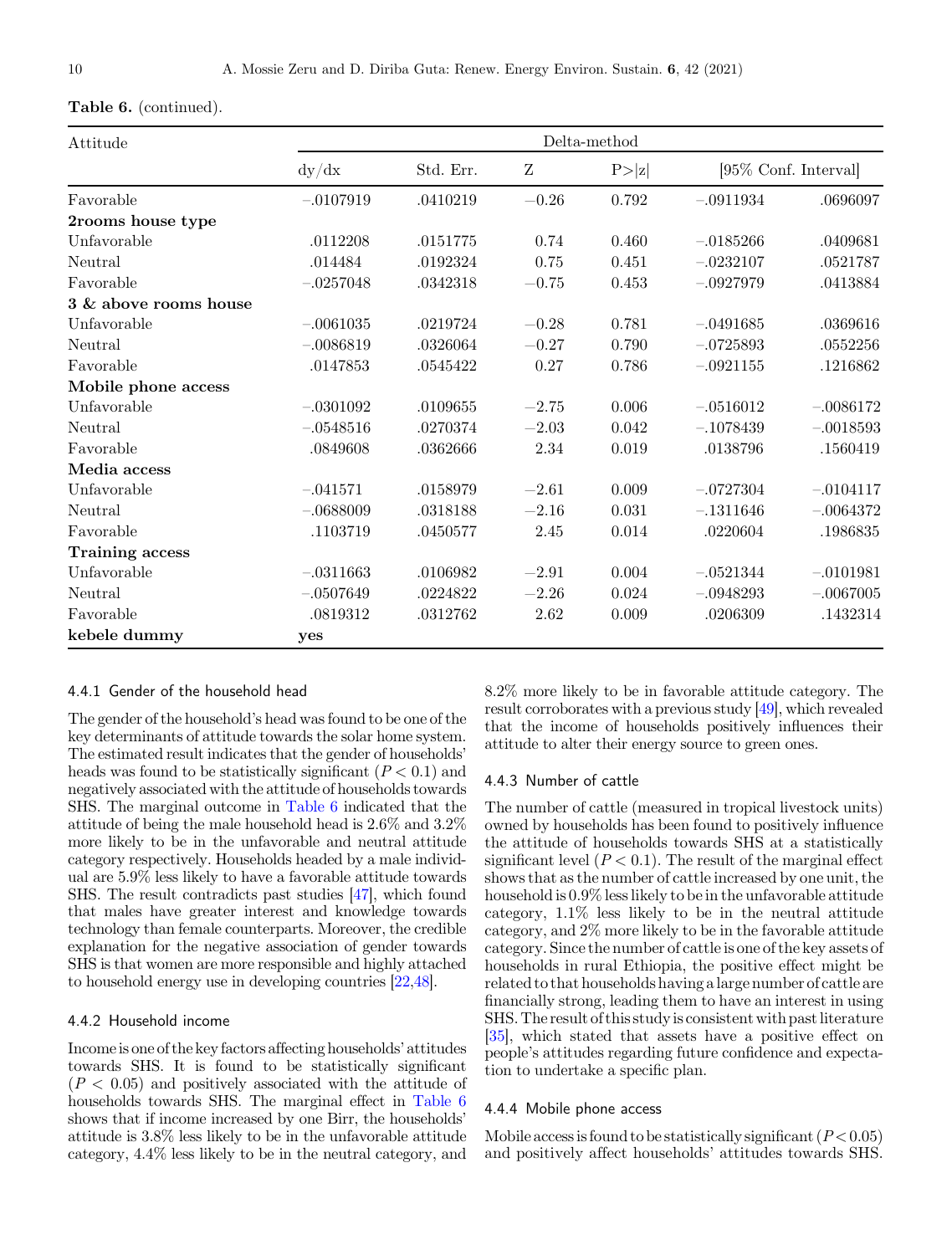

Fig. 4. Average marginal effect of explanatory variables (Ordered logistic regression output computed in 2020).

As shown in [Table 6](#page-8-0) the result of the marginal effect indicates that a household having a mobile cell phone is 3% and 5.5% less likely to be in the unfavorable and neutral attitude category respectively, while 8.5% more likely to be in the favorable attitude category towards SHS. As affirmed by previous literature, the mobile phone has a relevant role in the improvement of households' attitudes towards solar technology [[50\]](#page-12-0). Moreover, the finding also agrees with the other literature, which revealed that households who have a cell phone have an opportunity to get more knowledge and awareness about new technologies including SHS, which leads them to develop a positive attitude towards it [\[24\]](#page-12-0).

#### 4.4.5 Media access

Media appears to be one of the key factors influencing households' attitudes towards SHS. The result shows that media has a significant  $(P < 0.05)$  and positive effect on households' attitudes towards SHS. The marginal effect in [Table 6](#page-8-0) shows that being accessed with media is 4.2% and 6.9% less likely to be in the unfavorable and neutral attitude category respectively and 11% more likely to be in the favorable attitude category. The finding agrees with previous literature, for instance, Zeru and Guta [\[24](#page-12-0)] and Abera [\[51](#page-12-0)] argued that media assists to get immense information and knowledge about something that happened and produced daily including new technologies that could bring attitude change. Moreover, it is also related to the other literature which elucidated that TV and radio are important media types through which to bring an

attitudinal change towards modern technologies including solar [[50,52\]](#page-12-0).

#### 4.4.6 Training

Training regarding SHS plays an important role in changing the attitude of households. Thus, it is a key factor in influencing households' attitudes towards SHS. The training was found to have a positive and significant  $(P<0.05)$  effect on households' attitudes. The result of the marginal effect shows that households who got training access are 3% and 5% less likely to be in the unfavorable and neutral attitude category and 8% more likely to be in the favorable attitude category regarding SHS. The result of this study corroborates with Mills and Harris [\[53](#page-12-0)], who suggested that providing training to users is an effective tool for overcoming resistance to new technology and enhance their willingness to adopt. Moreover, the result confirms the idea of previous literature [[54\]](#page-12-0), which stated that adequate training regarding renewable energy technologies or awareness-raising activities are key to develop the local knowledge required for effective and sustainable use of renewable energy technologies.

# 5 Conclusion and policy implications

Lack of awareness and poor attitude towards SHS highly affects the households' motivation to use it and also leads them unable to understand its difference from a variety of detrimental energy sources that could cause health hazards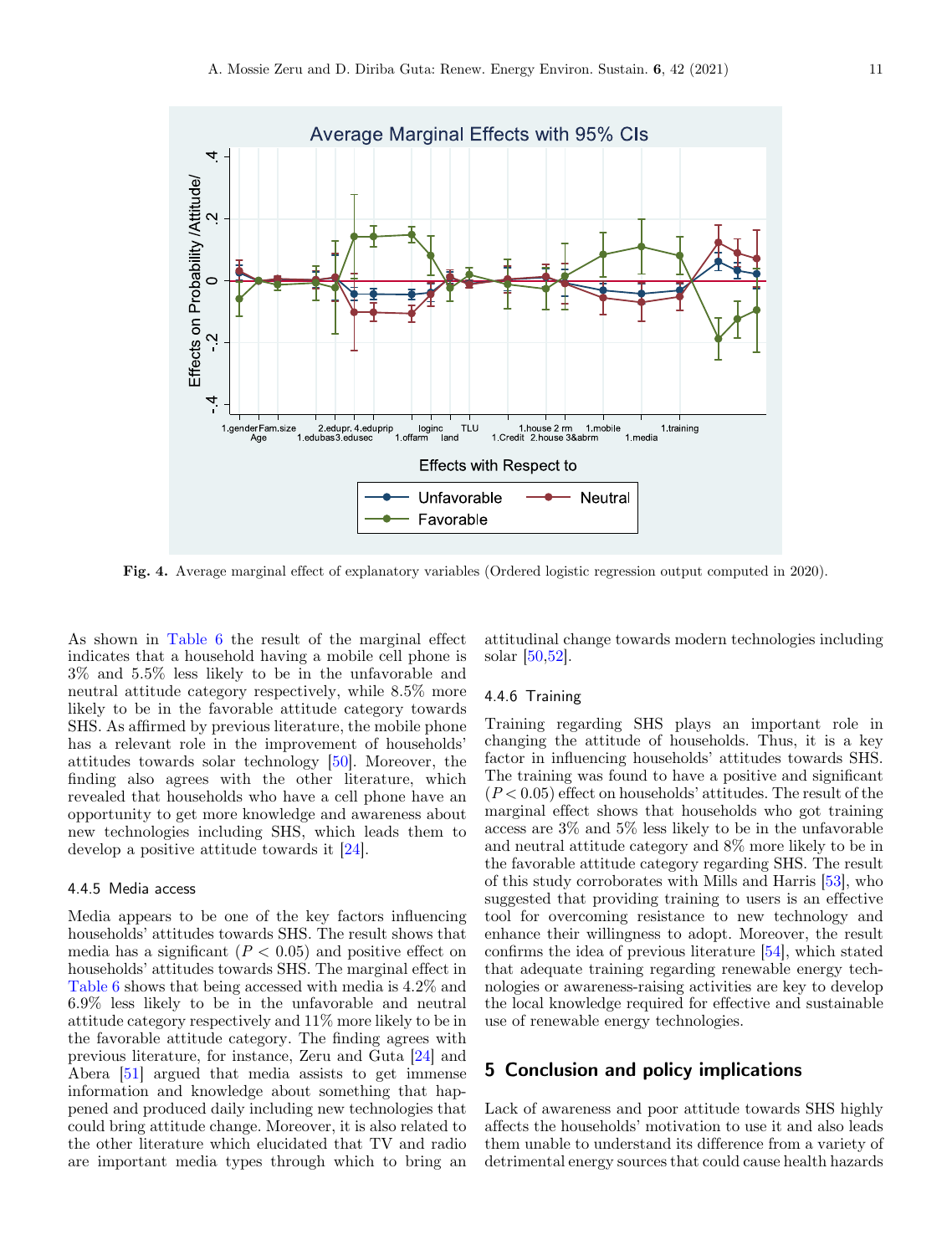<span id="page-11-0"></span>in off-grid areas of many developing countries. However, many of the previous studies conducted on solar energy technology in Ethiopia as well as abroad lack exploring the underlying factors influencing households' attitudes towards SHS. Investigation of factors affecting households' attitudes towards SHS has paramount importance to take considerable action accordingly. To fill the observed gap, the study used 228 adopters and 143 non-adopters as a source of data from four kebeles of Baso Liben district, the Amhara region of northern Ethiopia. Out of the total sample households, 61.5% were SHS adopters. Households depicted some reasons why they adopt SHS. These were cost-effectiveness, reliable source of energy, and their environmental and health awareness. Many households adopted SHS due to the above reasons. On the other hand, non adopted households refrained from using SHS due to lack of awareness, the low financial capacity to afford the cost, malfunctioning of the product, alternative energy source, lack of attention of distributors to implement guarantee term, and lack of supply of affordable solar products.

The ordered logit model was employed to estimate factors affecting households' attitudes towards SHS. The finding reveals that the male-headed households were 2.6% and 3.2% more likely to have unfavorable and neutral attitudes respectively and 5.9% less likely favorable attitudes towards SHS. Wealth variables (income and number of cattle) were found to have a positive effect on attitude towards SHS. As the income of the households increase by one birr, 8.2% more likely they have a favorable attitude, and 3.8% and 4.4% less likely they have an unfavorable and neutral attitude towards SHS respectively. Likewise, as the number of households' cattle increase, 2% more likely they have a favorable attitude, and 0.9% and 1.1% less likely they have an unfavorable and neutral attitude towards SHS respectively. This implies that improving rural households' economic status helps to bring an attitudinal change towards using SHS. Similarly, households who have a cell phone access are  $3\%$  and  $5.5\%$ less likely to be in the unfavorable and neutral attitude category respectively and 8.5% more likely to be in the favorable attitude category towards SHS. Likewise being accessed with media is 4.2% and 6.9% less likely they have unfavorable and neutral attitudes respectively, and 11% more likely they have a favorable attitude towards SHS. This entails that better media availability of rural households is crucial in providing new information about new technologies including SHS and the other renewables that could raise their awareness level. Moreover, households who attained training regarding SHS are 3% and 5% less likely they have an unfavorable and neutral attitude, while 8% more likely they have a favorable attitude towards SHS. Thus, enhancing households' awareness about the benefit and utilization of SHS might bring an attitudinal change of rural households towards SHS.

# References

1. IEA, World Energy Outlook and-projections/access-toelectricity, 2019, <https://www.iea.org/reports/sdg7-data>

- 2. A.W. Bhutto, A.A. Bazmi, G. Zahedi, Greener energy: issues and challenges for Pakistan—solar energy prospective, Renew. Sustain. Energy Rev. 16, 2762–2780 (2012)
- 3. J. Ondraczek, Are we there yet? Improving solar PV economics and power planning in developing countries: the case of Kenya, Renew. Sustain. Energy Rev. 604–615 (2014)
- 4. R.A. Cabaraal, D.F. Barnes, S.G. Agarwal, Productive use of energy for rural development, Annu. Rev. Environ. Resour. 30, 117–144 (2005)
- 5. D.D. Guta, Determinants of household use of energy-efficient and renewable energy technologies in rural Ethiopia, Technol. Soc. 61, 101249 (2020)
- 6. IRENA, More people have access to electricity, but world is falling short of sustainable energy goal  $(2019)$ , [https://www.](https://www.who.int/news-room/detail/21-05-2019-more-people-have-access-to-electricity-than-ever-before-but-world-is-falling-short-of-sustainable-energy-goals) [who.int/news-room/detail/21-05-2019-more-people-have-ac](https://www.who.int/news-room/detail/21-05-2019-more-people-have-access-to-electricity-than-ever-before-but-world-is-falling-short-of-sustainable-energy-goals) [cess-to-electricity-than-ever-before-but-world-is-falling](https://www.who.int/news-room/detail/21-05-2019-more-people-have-access-to-electricity-than-ever-before-but-world-is-falling-short-of-sustainable-energy-goals)[short-of-sustainable-energy-goals](https://www.who.int/news-room/detail/21-05-2019-more-people-have-access-to-electricity-than-ever-before-but-world-is-falling-short-of-sustainable-energy-goals)
- 7. S. Komatsu, S. Kaneko, P.P. Ghosh, A. Morinaga, Determinants of user satisfaction with solar home systems in rural Bangladesh, Energy 61, 52–58 (2013)
- 8. J. Karp, Managing the Risks of Renewable Energy Projects in Developing Countries (2016) [http://blog.sandw.com/ener](http://blog.sandw.com/energyfinancereport/2015/05/managing-the-risks-of-renewable-energy-projects-in-developing-countries/) gyfi[nancereport/2015/05/managing-the-risks-of-renewable](http://blog.sandw.com/energyfinancereport/2015/05/managing-the-risks-of-renewable-energy-projects-in-developing-countries/)[energy-projects-in-developing-countries/](http://blog.sandw.com/energyfinancereport/2015/05/managing-the-risks-of-renewable-energy-projects-in-developing-countries/)
- 9. P. Kotler, Understanding the Marketing Management; Marketing Management, Pearson Education, United Kingdom, 2003, 11th edn., pp. 5–8
- 10. B. Yadav, S. Yadav, L. Yadav, Perception, and attitude of rural women towards solar cooker, Indian Res. J. Extens. Educ. 9, 22–24 (2009)
- 11. F. Sultan, R. Winer, Time preferences for products and attributes and the adoption of technology-driven consumer durable innovations, J. Econ. Psychol. 14, 587–613 (1993)
- 12. S. Auty, R. Elliott, Fashion involvement, self-monitoring and the meaning of brands, J. Product Brand Manag. 7, 109–123 (1998)
- 13. A. Faiers, C. Neame, Consumer attitudes towards domestic solar power systems, Energy Policy 1797–1806 (2006)
- 14. Y. Sun, S. Spincer, Exploring residents' attitudes toward solar photovoltaic system adoption in China, Undergraduate Rev. 12, 148–160 (2016)
- 15. R.C. Thsaur, Y. Lin, Exploring the consumer attitude of building-attached photovoltaic equipment using revised technology acceptance model, Sustainability 4177 (2018)
- 16. K. Alrashoud, K. Tokimatsu, Factors Influencing Social Perception of Residential Solar Photovoltaic Systems in Saudi Arabia, Sustainability 11, 5259 (2019)
- 17. Y.O. Adepoju, Factors influencing willingness to adopt renewable energy technologies among micro and small enterprises in Lagos State Nigeria, Int. J. Sustain. Energy Plan. Manag. 19, 69–78 (2019)
- 18. I. Gitone, Determinants of Adoption of Renewable Energy in Kenya, 2014, <https://www.seemanticscholar.org>
- 19. I. Keriri, Factors Influencing Adoption of Solar Technology in Lakipia North constituency, Kenya, 2013, [http://](http://erepository.uonbi.ac.ke/bitstream/handle/11295/56297/keriri_FactorsinfluencingadoptionofSolartechnology.pdf?sequence=5) [erepository.uonbi.ac.ke/bitstream/handle/11295/56297/ker](http://erepository.uonbi.ac.ke/bitstream/handle/11295/56297/keriri_FactorsinfluencingadoptionofSolartechnology.pdf?sequence=5) iri\_Factorsinfl[uencingadoptionofSolartechnology.pdf?se](http://erepository.uonbi.ac.ke/bitstream/handle/11295/56297/keriri_FactorsinfluencingadoptionofSolartechnology.pdf?sequence=5) [quence=5](http://erepository.uonbi.ac.ke/bitstream/handle/11295/56297/keriri_FactorsinfluencingadoptionofSolartechnology.pdf?sequence=5)
- 20. N. Naomi, Factors affecting the adoption of solar power for domestic usage in Kajiado country kenya. Masters thesis, 2014, [http://erepository.uonbi.ac.ke/bitstream/hand/e/](http://erepository.uonbi.ac.ke/bitstream/hand/e/11295/74308/N'geno_Factors) [11295/74308/N](http://erepository.uonbi.ac.ke/bitstream/hand/e/11295/74308/N'geno_Factors)'geno\_Factors affecting the adoption ofsolar